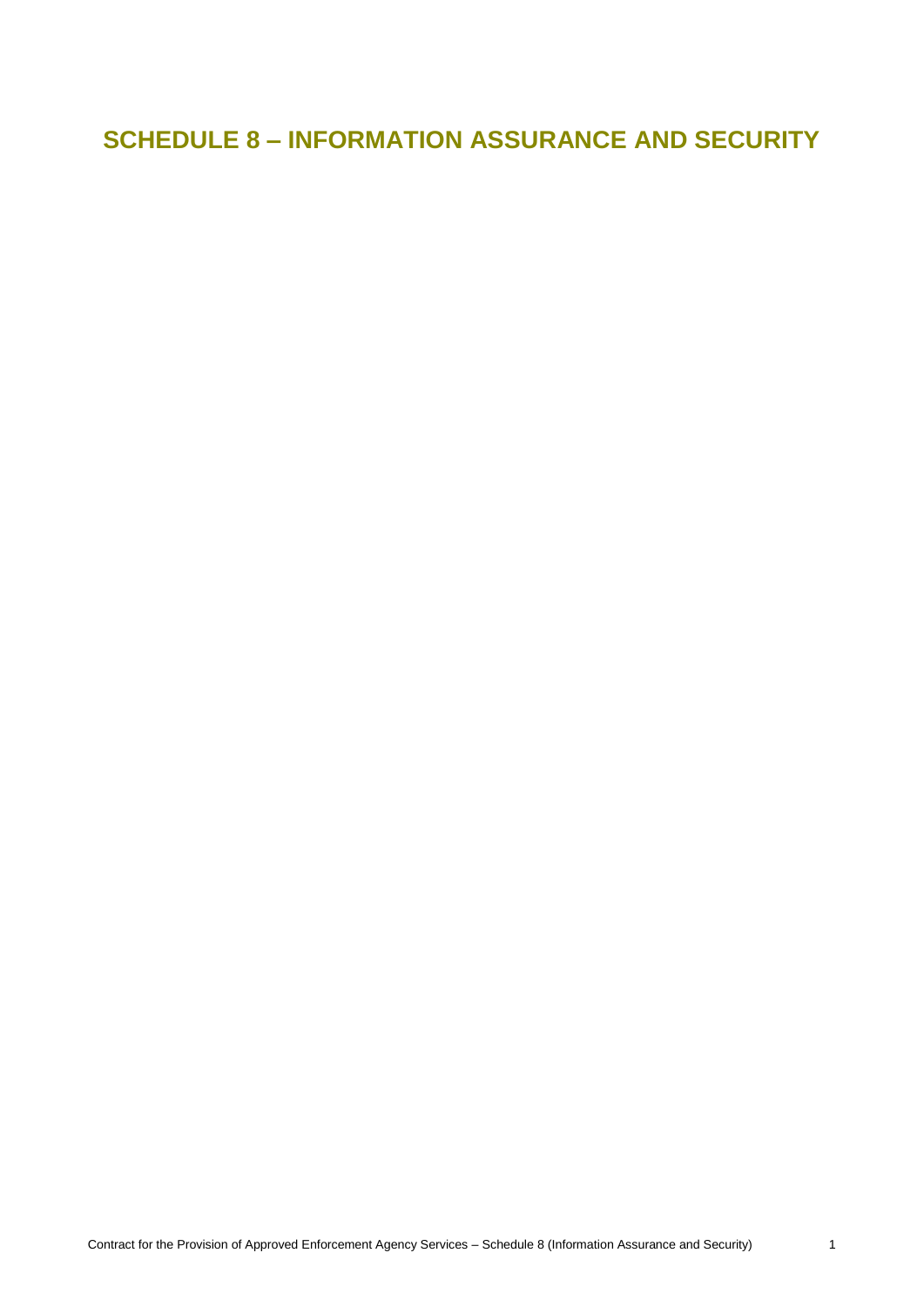## 1. **GENERAL**

- 1.1 This Schedule sets out the obligations of the Parties in relation to information assurance and security, including those which the Service Provider must comply with in delivering the Services under the Contract.
- 1.2 The Parties acknowledge that the purpose of the ISMS and Security Plan is to ensure a robust organisational approach to information assurance and cyber security under which the specific requirements of the Contract will be met.
- <span id="page-1-2"></span>1.3 The Parties shall each appoint and/or identify a board level individual or equivalent who has overall responsibility for information assurance and cyber security, including personnel security and information risk. The individual appointed by the Service Provider, who will be the Chief Security Officer, Chief Information Officer, Chief Technical Officer or equivalent will be responsible for compliance with the ISMS and will be identified as a member of Key Personnel to which the provisions of clause B7 (Key Personnel) will apply.
- 1.4 The Service Provider shall act in accordance with Good Industry Practice in the day to day operation of any system which is used for the storage of Information Assets, processing or management of the Authority Data.
- 1.5 The Service Provider shall ensure that an information security policy is in place in respect of the operation of its organisation and systems, which shall reflect relevant control objectives for the Service Provider IT System, including those specified in the ISO27002 control set or equivalent, unless otherwise agreed by the Authority. The Service Provider shall, upon request, provide a copy of this policy to the Authority as soon as reasonably practicable. The Service Provider shall maintain and keep such policy updated and provide clear evidence of this as part of its Security Plan.
- 1.6 The Service Provider acknowledges that a compromise of Information Assets and/or Authority Data represents an unacceptable risk to the Authority requiring immediate communication and cooperation between the Parties. The Service Provider shall provide clear evidence of regular communication with the Authority in relation to information risk as part of its Security Plan.

## 2. **INFORMATION SECURITY MANAGEMENT SYSTEM**

- <span id="page-1-3"></span>2.1 The Service Provider shall, within 30 Working Days of the Commencement Date, submit to the Authority a proposed ISMS which:
	- (a) has been tested; and
	- (b) complies with the requirements of paragraphs [2.2](#page-1-0) and [2.3.](#page-1-1)
- <span id="page-1-0"></span>2.2 The Service Provider shall at all times ensure that the level of security and risk management provided in its ISMS are robust and sufficient to protect the confidentiality, integrity and availability of the Information Assets.
- <span id="page-1-1"></span>2.3 The Service Provider shall implement, operate and maintain an ISMS which shall:
	- (a) protect all aspects of and processes of Information Assets and Authority Data, including where these are held on the ICT Environment (to the extent that this is under the control of the Service Provider);
	- (b) unless otherwise Approved, be aligned to and compliant with:
		- (i) the relevant standards in ISO/IEC 27001: 2013 or equivalent; and
		- (ii) the Certification Requirements;
	- (c) provide a level of security which ensures that the ISMS and the Service Provider's IT System: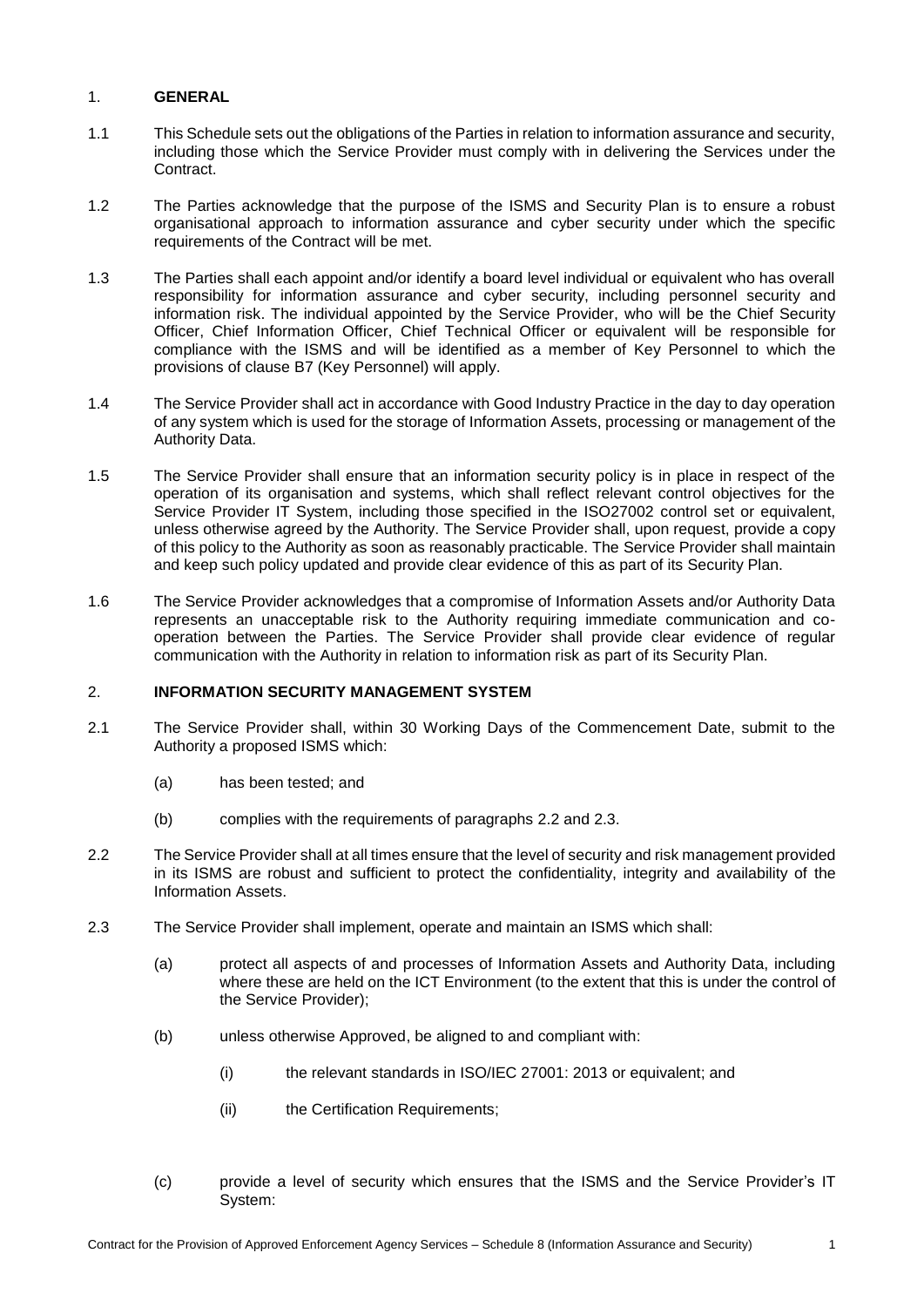- (i) meet the requirements in the Contract;
- (ii) are in accordance with applicable Law;
- (iii) demonstrate Good Industry Practice, including the Government's 10 Steps to Cyber Security, currently available at:

[https://www.ncsc.gov.uk/guidance/10-steps-cyber-security,](https://www.ncsc.gov.uk/guidance/10-steps-cyber-security)

as may be amended or updated from time to time;

- (iv) comply with the Security Policy Framework and any other relevant Government security standards in force from time to time;
- (v) comply with the Baseline Security Requirements;
- (vi) comply with the 'Policies and Standards;
- (d) address any issues of incompatibility with the Service Provider's organisational security policies;
- (e) address any specific security threats of immediate relevance to Information Assets and/or Authority Data;
- (f) document:
	- (i) the security incident management processes, including reporting, recording and management of information risk incidents, including those relating to the ICT Environment (to the extent that this is within the control of the Service Provider) and the loss of protected Personal Data, and the procedures for reducing and raising awareness of information risk;
	- (ii) incident response plans, including the role of nominated security incident response companies; and
	- (iii) the vulnerability management policy, including processes for identification of system vulnerabilities and assessment of the potential effect on the Services of any new threat, vulnerability or exploitation technique of which the Service Provider becomes aware, prioritisation of security patches, testing and application of security patches and the reporting and audit mechanism detailing the efficacy of the patching policy;
- (g) include procedures for the secure destruction of Information Assets and Authority Data and any hardware or devices on which such information or data is stored; and
- (h) be certified as compliant with this paragrap[h 2.3](#page-1-1) by (or by a person with the direct delegated authority of) the Service Provider's representative appointed and/or identified in accordance with paragraph [1.3.](#page-1-2)
- 2.4 If the Service Provider becomes aware of any inconsistency in the provisions of the standards, guidance and policies notified to the Service Provider from time to time, the Service Provider shall immediately notify the Authority of such inconsistency in writing and the Authority shall, as soon as practicable, notify the Service Provider of the provision that takes precedence.
- 2.5 The Service Provider shall, upon request from the Authority or any accreditor appointed by the Authority, provide sufficient design documentation detailing the security architecture of its ISMS to support the Authority's and/or accreditor's assurance that it is appropriate, secure and complies with the Authority's requirements.
- 2.6 The Authority shall review the proposed ISMS submitted pursuant to paragraph [2.1](#page-1-3) and shall, within 10 Working Days of its receipt notify the Service Provider as to whether it has been Approved.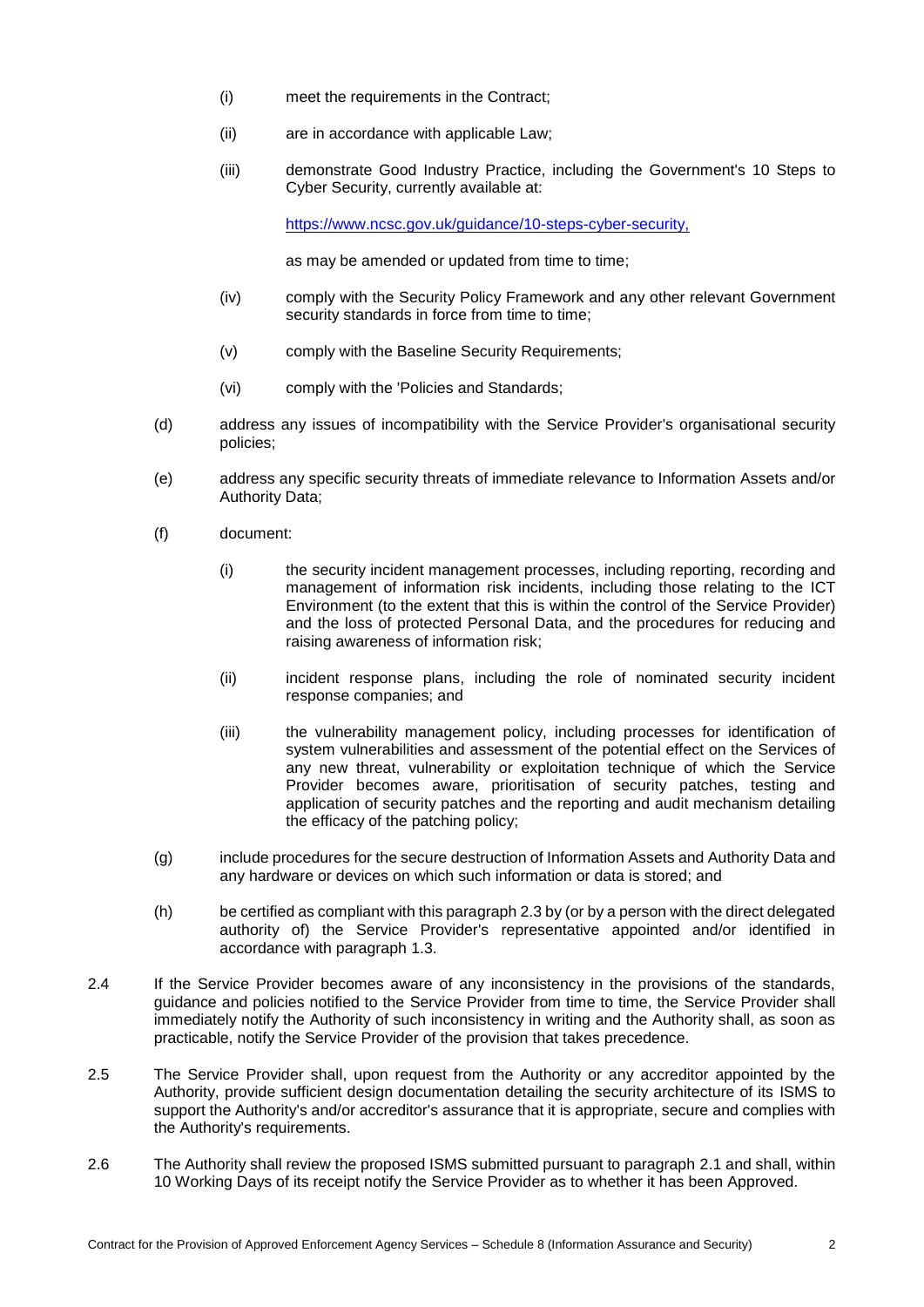- 2.7 If the ISMS is Approved, it shall be adopted by the Service Provider immediately and thereafter operated and maintained throughout the Contract Period in accordance with this Schedule.
- 2.8 If the ISMS is not Approved, the Service Provider shall amend it (taking into account the Authority's comments) within 10 Working Days of a notice of non-approval from the Authority and re-submit it to the Authority for Approval. The Authority shall, within a further 10 Working Days notify the Service Provider whether the amended ISMS has been Approved. The Parties shall use reasonable endeavours to ensure that the approval process takes as little time as possible and in any event no longer than 30 Working Days from the date of its first submission to the Authority. If the Authority does not approve the ISMS following its resubmission, the matter shall be resolved in accordance with clause I1 (Dispute Resolution).
- 2.9 Approval of the ISMS or any change to it shall not relieve the Service Provider of its obligations under this Schedule.
- 2.10 The Service Provider shall provide to the Authority, upon request, any and/or all ISMS documents.

### 3. **SECURITY PLAN**

- <span id="page-3-1"></span>3.1 The Service Provider shall, within 30 Working Days of the Commencement Date, submit to the Authority for Approval a Security Plan which complies with paragraph [3.2.](#page-3-0)
- <span id="page-3-0"></span>3.2 The Service Provider shall effectively implement the Security Plan which shall:
	- (a) comply with the Baseline Security Requirements;
	- (b) identify the organisational roles for those responsible for ensuring the Service Provider's compliance with this Schedule;
	- (c) detail the process for managing any security risks from those with access to Information Assets and/or Authority Data, including where these are held in the ICT Environment;
	- (d) set out the security measures and procedures to be implemented by the Service Provider, which are sufficient to ensure compliance with the provisions of this Schedule;
	- (e) set out plans for transition from the information security arrangements in place at the commencement date to those incorporated in the ISMS;
	- (f) set out the scope of the Authority System that is under the control of the Service Provider;
	- (g) be structured in accordance with ISO/IEC 27001: 2013 or equivalent unless otherwise Approved; and
	- (h) be written in plain language which is readily comprehensible to all Staff and to Authority' personnel engaged in the Services and reference only those documents which are in the possession of the Parties or whose location is otherwise specified in this Schedule; and
	- (i) comply with the Security Policy Framework, any other relevant Government security standards, GDPR and the Data Protection Act 2018.
- <span id="page-3-2"></span>3.3 The Authority shall review the Security Plan submitted pursuant to paragraph [3.1](#page-3-1) and notify the Service Provider, within 10 Working Days of receipt, whether it has been Approved.
- 3.4 If the Security Plan is Approved, it shall be adopted by the Service Provider immediately and thereafter operated and maintained throughout the Contract Period in accordance with this Schedule.
- 3.5 If the Security Plan is not Approved, the Service Provider shall amend it (taking into account the Authority's comments) within 10 Working Days of a notice of non-approval from the Authority and resubmit it to the Authority for Approval. The Authority shall notify the Service Provider within a further 10 Working Days whether it has been Approved and detail any remedial steps necessary.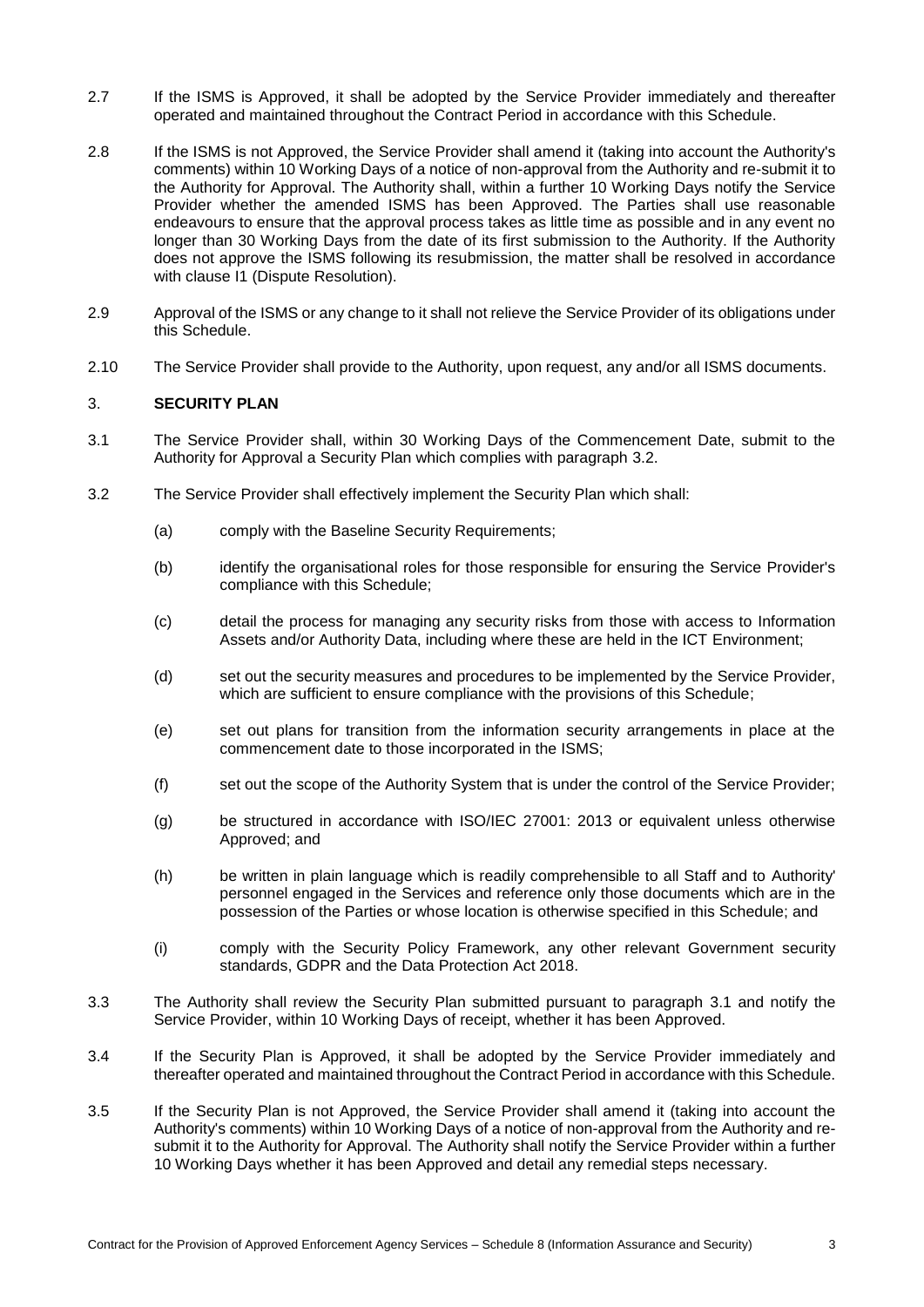- 3.6 The Parties shall use reasonable endeavours to ensure that the approval process takes as little time as possible and in any event no longer than 30 Working Days from the date of its first submission to the Authority. If the Authority does not approve the Security Plan following its resubmission, the matter shall be resolved in accordance with clause I1 (Dispute Resolution).
- 3.7 Approval by the Authority of the Security Plan pursuant to paragraph [3.3](#page-3-2) or of any change to the Security Plan shall not relieve the Service Provider of its obligations under this Schedule.

## 4. **REVISION OF THE ISMS AND SECURITY PLAN**

- <span id="page-4-0"></span>4.1 The ISMS and Security Plan shall be reviewed in full and updated by the Service Provider at least annually throughout the Contract Period (or more often where there is a significant change to the Service Provider IT System or associated processes or where an actual or potential Breach of Security or weakness is identified) to consider and take account of:
	- (a) any issues in implementing the Security Policy Framework and/or managing information risk;
	- (b) emerging changes in Good Industry Practice;
	- (c) any proposed or actual change to the ICT Environment and/or associated processes;
	- (d) any new perceived, potential or actual security risks or vulnerabilities;
	- (e) any ISO27001: 2013 audit report or equivalent produced in connection with the Certification Requirements which indicates concerns; and
	- (f) any reasonable change in security requirements requested by the Authority by notice in writing.
- <span id="page-4-1"></span>4.2 The Service Provider shall give the Authority the results of such reviews as soon as reasonably practicable after their completion, which shall include:
	- (a) suggested improvements to the effectiveness of the ISMS, including controls;
	- (b) updates to risk assessments; and
	- (c) proposed modifications to respond to events that may affect the ISMS, including the security incident management processes, incident response plans and general procedures and controls that affect information security.
- <span id="page-4-2"></span>4.3 Following the review in accordance with paragraphs [4.1](#page-4-0) and [4.2](#page-4-1) or at the Authority's request, the Service Provider shall give the Authority at no additional cost an updated ISMS draft and/or Security Plan which includes any changes the Service Provider proposes to make to the ISMS or Security Plan. The updated ISMS and/or Security Plan shall, unless otherwise agreed by the Authority, be treated as a Variation subject to clause F9 (Variation) and shall not be implemented until Approved, save that there will be no increase to the Price as a result of such Variation.
- <span id="page-4-3"></span>4.4 The Authority may require any updated ISMS and/or Security Plan to be implemented within shorter timescales than those set out in clause F9 but, without prejudice to their effectiveness, the Parties shall thereafter follow clause F9 for the purposes of formalising and documenting the relevant change for the purposes of the Contract.
- 4.5 The Service Provider will test the ISMS and the Security Policy at least annually throughout the Contract Period (or more often where there is a significant change to the Service Provider IT System or associated processes or where an actual or potential Breach of Security or weakness is identified) and otherwise in accordance with paragraph [6.1\(d\)\(iv\).](#page-6-0)

### 5. **CERTIFICATION REQUIREMENTS**

5.1 The Service Provider shall ensure that any systems, including the ICT Environment, on which Information Assets and Authority Data are stored and/or processed are certified as compliant with: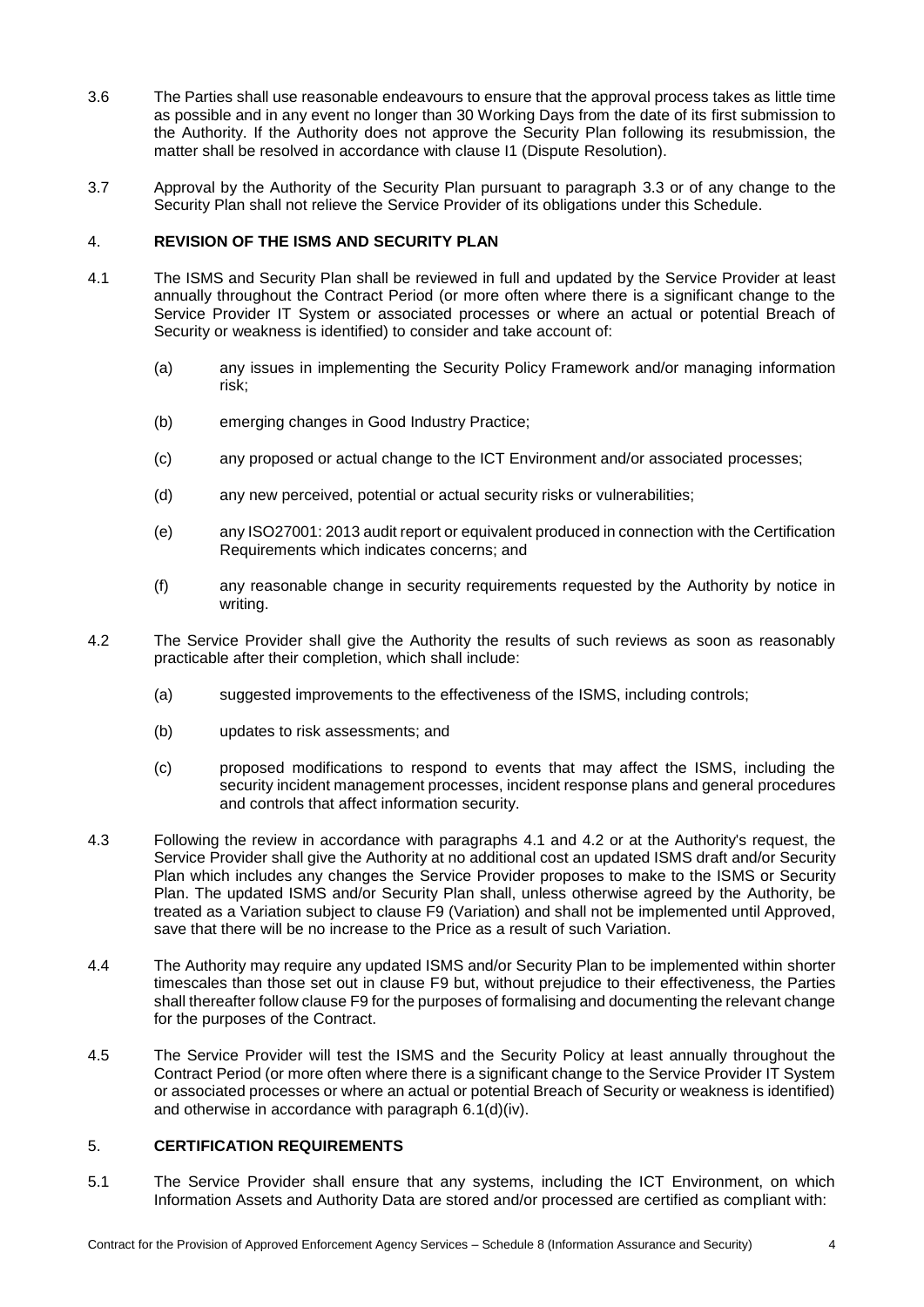- (a) ISO/IEC 27001:2013 or equivalent by a UKAS approved certification body or are included within the scope of an existing certification of compliance with ISO/IEC 27001:2013 or equivalent unless otherwise Approved; and
- (b) the Government's Cyber Essentials Scheme at the BASIC level unless otherwise agreed with the Authority,

and shall provide the Authority with evidence:

- (c) of such certification before the Service Provider accesses the ICT Environment and receives, stores, processes or manages any Authority Data; and
- (d) that such certification remains valid and is kept up to date while the Service Provider (as applicable) continues to access the ICT Environment and receives, stores, processes or manages any Authority Data during the Contract Period.
- <span id="page-5-0"></span>5.2 The Service Provider shall ensure that it:
	- (a) carries out any secure destruction of Information Assets and/or Authority Data at Service Provider sites which are included within the scope of an existing certificate of compliance with ISO/IEC 27001:2013 or equivalent unless otherwise Approved; and
	- (b) is certified as compliant with the CESG Assured Service (CAS) Service Requirement Sanitisation Standard or equivalent unless otherwise Approved

and the Service Provider shall provide the Authority with evidence of its compliance with the requirements set out in this paragraph [5.2](#page-5-0) before the Service Provider may carry out the secure destruction of any Information Assets and/or Authority Data.

- 5.3 The Service Provider shall notify the Authority as soon as reasonably practicable and, in any event within 2 Working Days, if the Service Provider ceases to be compliant with the Certification Requirements and, on request from the Authority, shall:
	- (a) immediately cease access to and use of Information Assets and/or Authority Data; and
	- (b) promptly return, destroy and/or erase any Authority Data in accordance with the Baseline Security Requirements,

and failure to comply with this obligation will be a material Default.

## 6. **SECURITY TESTING**

- <span id="page-5-1"></span>6.1 The Service Provider shall, at its own cost, carry out relevant Security Tests from the commencement date and throughout the Contract Period, which shall include:
	- (a) a monthly vulnerability scan and assessment of the Service Provider IT System and any other system under the control of the Service Provider on which Information Assets and/or Authority Data are held;
	- (b) an annual IT Health Check by an independent CHECK qualified company of the Service Provider IT System and any other system under the control of the Service Provider on which Information Assets and/or Authority Data are held and any additional IT Health Checks required by the Authority and/or any accreditor;
	- (c) an assessment as soon as reasonably practicable following receipt by the Service Provider of a critical vulnerability alert from a provider of any software or other component of the Service Provider IT System and/or any other system under the control of the Service Provider on which Information Assets and/or Authority Data are held; an
	- (d) such other tests as are required:
		- (i) by any Vulnerability Correction Plans;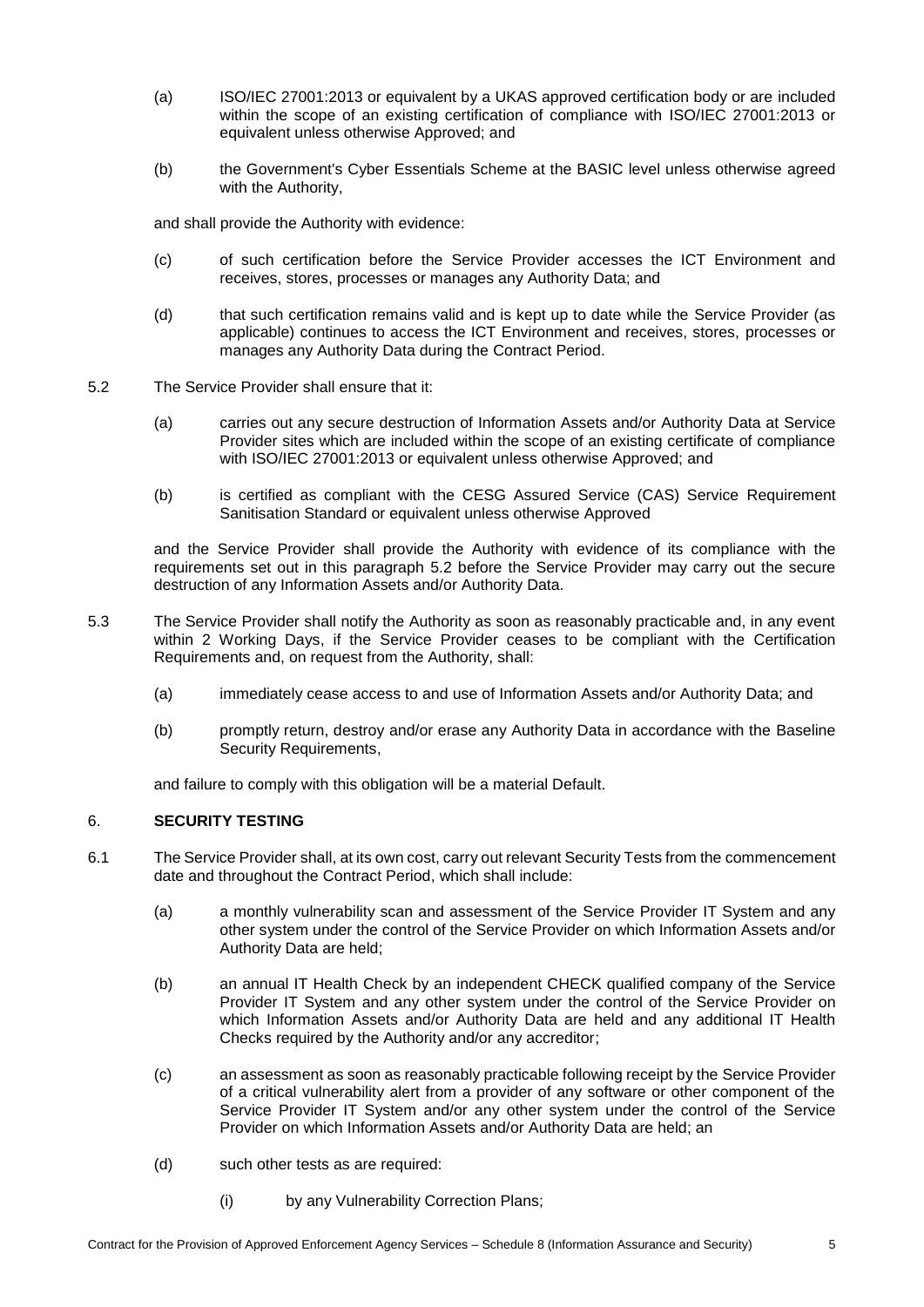- (ii) by ISO/IEC 27001:2013 or equivalent Approved;
- (iii) after any significant architectural changes to the ICT Environment;
- (iv) after a change to the ISMS (including security incident management processes and incident response plans) or the Security Plan; and
- (v) following a Breach of Security.
- <span id="page-6-0"></span>6.2 In relation to each IT Health Check, the Service Provider shall:
	- (a) agree with the Authority the aim and scope of the IT Health Check;
	- (b) promptly, following receipt of each IT Health Check report, give the Authority a copy of the IT Health Check report;
	- (c) in the event that the IT Health Check report identifies any vulnerabilities:
		- (i) prepare a Vulnerability Correction Plan for Approval which sets out in respect of each such vulnerability:
			- (i) how the vulnerability will be remedied;
			- (ii) the date by which the vulnerability will be remedied; and
			- (iii) the tests which the Service Provider shall perform or procure to be performed (which may, at the Authority's discretion, include a further IT Health Check) to confirm that the vulnerability has been remedied;
		- (ii) comply with the Vulnerability Correction Plan; and
		- (iii) conduct such further Security Tests as are required by the Vulnerability Correction Plan.
- 6.3 Security Tests shall be designed and implemented by the Service Provider so as to minimise any adverse effect on the Services and the date, timing, content and conduct of Security Tests shall be agreed in advance with the Authority.
- <span id="page-6-3"></span>6.4 The Authority may send a representative to witness the conduct of the Security Tests, with the Authority providing at least 5 days' notice of its intention to do so. The Service Provider shall provide the Authority with the results of Security Tests (in a form to be Approved) as soon as practicable and in any event within 5 Working Days after completion of each Security Test.
- <span id="page-6-1"></span>6.5 Without prejudice to any other right of audit or access granted to the Authority pursuant to the Contract, the Authority and/or its authorised representatives, including any accreditor, may at any time to carry out Security Tests (including penetration tests) as it may deem necessary as part of any accreditation process and/or to verify the Service Provider's compliance with the ISMS and the Security Plan:
	- (a) upon giving reasonable notice to the Service Provider where reasonably practicable to do so; and
	- (b) without giving notice to the Service Provider where, in the Authority's view, the provision of such notice may undermine the Security Tests to be carried out or otherwise where it is not reasonably practicable to give reasonable notice,

<span id="page-6-2"></span>and, where applicable, the Authority shall be granted access to the Service Provider's premises for the purpose of undertaking the relevant Security Tests.

6.6 If the Authority carries out Security Tests in accordance with paragraphs [6.5\(a\)](#page-6-1) or [6.5\(b\),](#page-6-2) the Authority shall (unless there is any reason to withhold such information) notify the Service Provider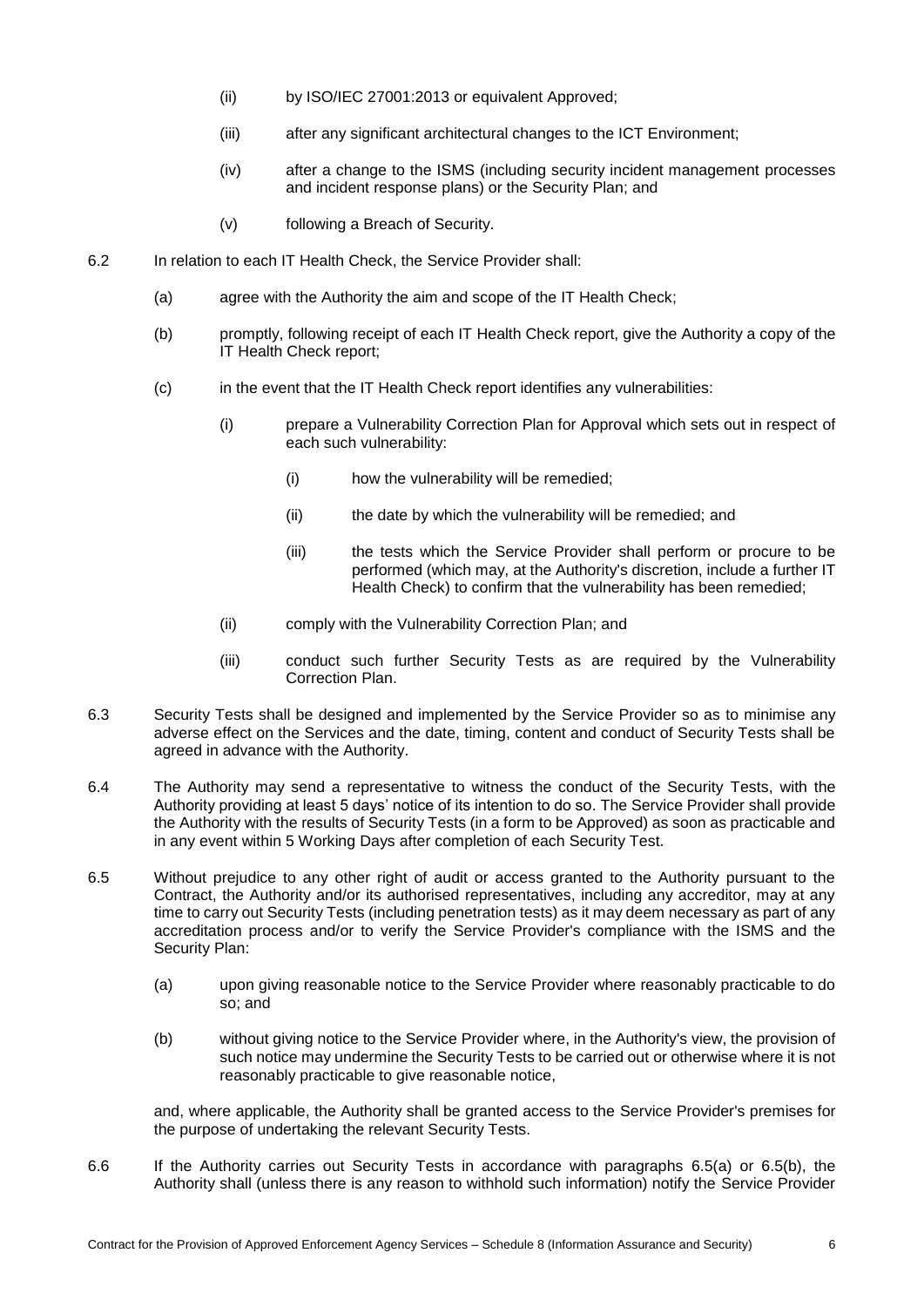of the results of the Security Tests as soon as possible and in any event within 5 Working Days after completion of each Security Test.

- <span id="page-7-0"></span>6.7 If any Security Test carried out pursuant to paragraphs [6.1](#page-5-1) or [6.4](#page-6-3) reveals any:
	- (a) vulnerabilities during any accreditation process, the Service Provider shall track and resolve them effectively; and
	- (b) actual or potential Breach of Security or weaknesses (including un-patched vulnerabilities, poor configuration and/or incorrect system management), the Service Provider shall promptly notify the Authority of any proposed changes to the ICT Environment (to the extent that this is under the control of the Service Provider) and/or to the ISMS and/or to the Security Plan (and the implementation thereof) which the Service Provider intends to make in order to correct such failure or weakness. Subject to Approval and paragraphs [4.3](#page-4-2) and [4.4,](#page-4-3) the Service Provider shall implement such changes to the ICT Environment (to the extent that this is under the control of the Service Provider) and/or the ISMS and/or the Security Plan and repeat the relevant Security Tests in accordance with an Approved timetable or, otherwise, as soon as reasonably practicable.
- 6.8 If the Authority unreasonably withholds its approval to the implementation of any changes to the ICT Environment and/or to the ISMS and/or to the Security Plan proposed by the Service Provider in accordance with paragraph [6.7,](#page-7-0) the Service Provider will not be deemed in breach of the Contract to the extent that it can be shown that such breach:
	- (a) has arisen as a direct result of the Authority unreasonably withholding Approval to the implementation of such proposed changes; and
	- (b) would have been avoided had the Authority Approved the implementation of such proposed changes.
- 6.9 If a change to the ISMS or Security Plan is to remedy any non-compliance with ISO/IEC 27001:2013 requirements or equivalent, the Baseline Security Requirements or any obligations in the Contract, the Service Provider shall implement such change at its own cost and expense.
- 6.10 If any repeat Security Test carried out pursuant to paragrap[h 6.7](#page-7-0) reveals an actual or potential Breach of Security or weakness exploiting the same root cause failure, such circumstance shall constitute a material Default.
- 6.11 On each anniversary of the Commencement Date, the Service Provider shall provide to the Authority a letter from the individual appointed or identified in accordance with paragraph [1.3](#page-1-2) confirming that having made due and careful enquiry:
	- (a) the Service Provider has in the previous Contract Year carried out all Security Tests in accordance with this Schedule and has complied with all procedures in relation to security matters required under the Contract; and
	- (b) the Service Provider is confident that its security and risk mitigation procedures in relation to all Information Assets and Authority Data and otherwise with respect to the Services remain effective.

## 7. **SECURITY AUDITS AND COMPLIANCE**

- 7.1 The Authority and its authorised representatives may carry out security audits as it reasonably considers necessary in order to ensure that the ISMS is compliant with the principles and practices of ISO 27001: 2013 or equivalent (unless otherwise Approved), the requirements of this Schedule and the Baseline Security Requirements.
- 7.2 If ISO/IEC 27001: 2013 certification or equivalent is provided, the ISMS shall be independently audited in accordance with ISO/IEC 27001: 2013 or equivalent. The Authority and its authorised representatives shall, where applicable, be granted access to the Service Provider premises and Sub-Contractor premises for this purpose.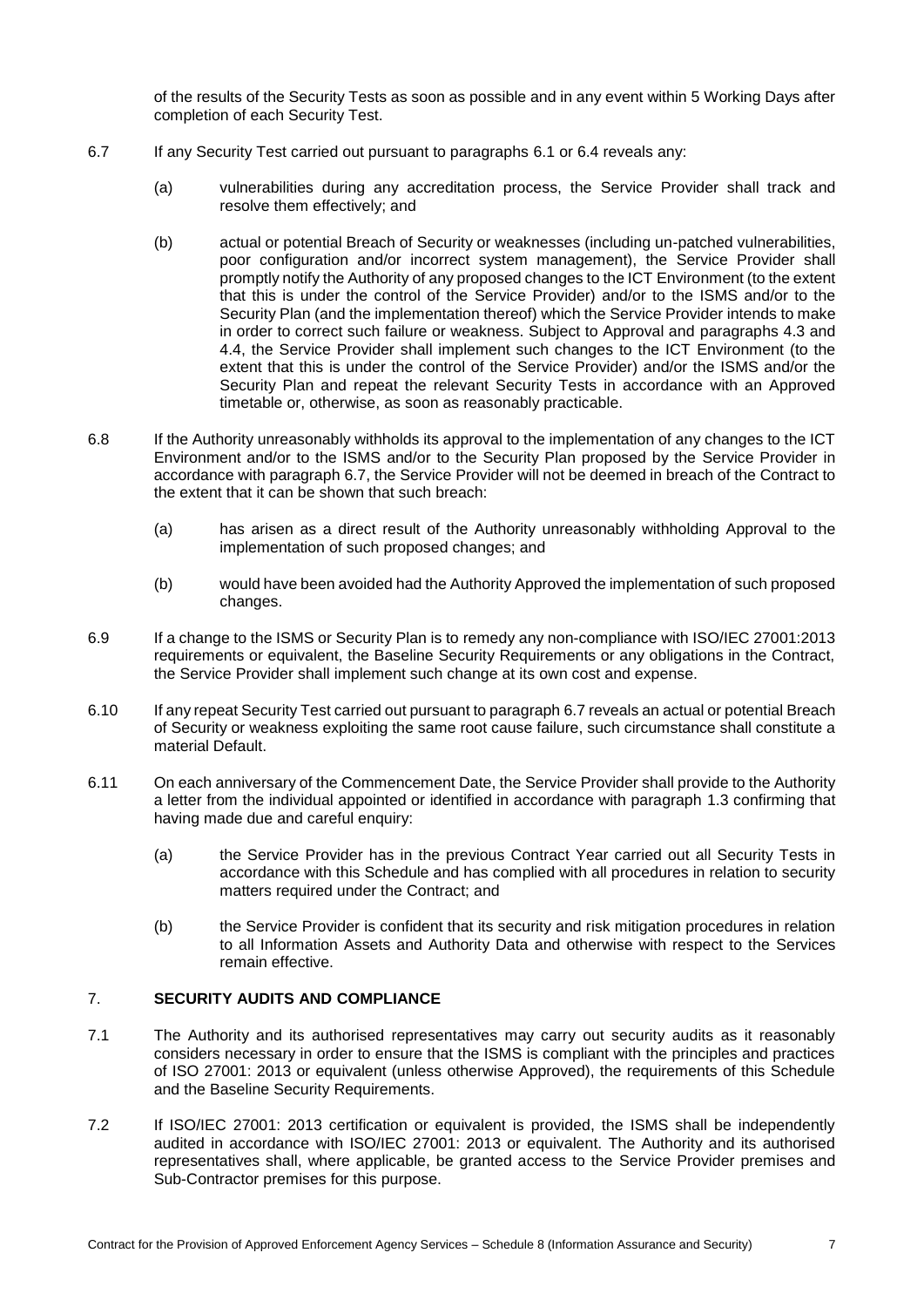- <span id="page-8-0"></span>7.3 If, on the basis of evidence resulting from such audits, it is the Authority's reasonable opinion that ISMS is not compliant with any applicable principles and practices of ISO/IEC 27001: 2013 or equivalent, the requirements of this Schedule and/or the Baseline Security Requirements is not being achieved by the Service Provider, the Authority shall notify the Service Provider of this and provide a reasonable period of time (having regard to the extent and criticality of any non-compliance and any other relevant circumstances) for the Service Provider to implement any necessary remedy. If the Service Provider does not ensure that the ISMS is compliant within this period of time, the Authority may obtain an independent audit of the ISMS to assess compliance (in whole or in part).
- 7.4 If, as a result of any such independent audit as described in paragraph [7.3](#page-8-0) the Service Provider is found to be non-compliant with any applicable principles and practices of ISO/IEC 27001:2013 or equivalent, the requirements of this Schedule and/or the Baseline Security Requirements the Service Provider shall, at its own cost, undertake those actions that are required in order to ensure that the ISMS is complaint and shall reimburse the Authority in full in respect of the costs obtaining such an audit.

### 8. **SECURITY RISKS AND BREACHES**

- 8.1 The Service Provider shall use its reasonable endeavours to prevent any Breach of Security for any reason, including as a result of malicious, accidental or inadvertent behaviour.
- <span id="page-8-1"></span>8.2 If either Party becomes aware of a Breach of Security or an attempted Breach of Security it shall act in accordance with the agreed security incident management processes and incident response plans as set out in the ISMS.
- <span id="page-8-2"></span>8.3 Without prejudice to the security incident management processes and incident response plans set out in the ISMS and any requirements to report incidents, upon becoming aware of any Breach of Security or attempted Breach of Security, the Service Provider shall:
	- (a) immediately notify the Authority and take all reasonable steps (which shall include any action or changes reasonably required by the Authority) that are necessary to:
		- (i) minimise the extent of actual or potential harm caused by any Breach of Security;
		- (ii) remedy any Breach of Security to the extent that is possible and protect the integrity of the ICT Environment (to the extent that this is within its control) and ISMS against any such Breach of Security or attempted Breach of Security;
		- (iii) mitigate against a Breach of Security or attempted Breach of Security; and
		- (iv) prevent a further Breach of Security or attempted Breach of Security in the future resulting from the same root cause failure;
	- (b) provide to the Authority and/or the Computer Emergency Response Team for UK Government ("**GovCertUK**") or equivalent any data that is requested relating to the Breach of Security or attempted Breach of Security within 12 hours of such request; and
	- (c) as soon as reasonably practicable and, in any event, within 12 hours following the Breach of Security or attempted Breach of Security, provide to the Authority full details (using the reporting mechanism defined by the ISMS) of the Breach of Security or attempted Breach of Security, including a root cause analysis if required by the Authority

and the Service Provider recognises that the Authority may report significant, actual or potential losses of Personal Data to the Information Commissioner or equivalent and to the Cabinet Office.

8.4 If any action is taken by the Service Provider in response to a Breach of Security or attempted Breach of Security which occurred as a result of non-compliance of the ISMS with any ISO/IEC 27001: 2013 requirements or equivalent (as applicable), the Baseline Security Requirements and/or the requirements of this Schedule, any such action and change to the ISMS and/or Security Plan as a result shall be implemented at the Service Provider's cost.

## **IT ENVIRONMENT**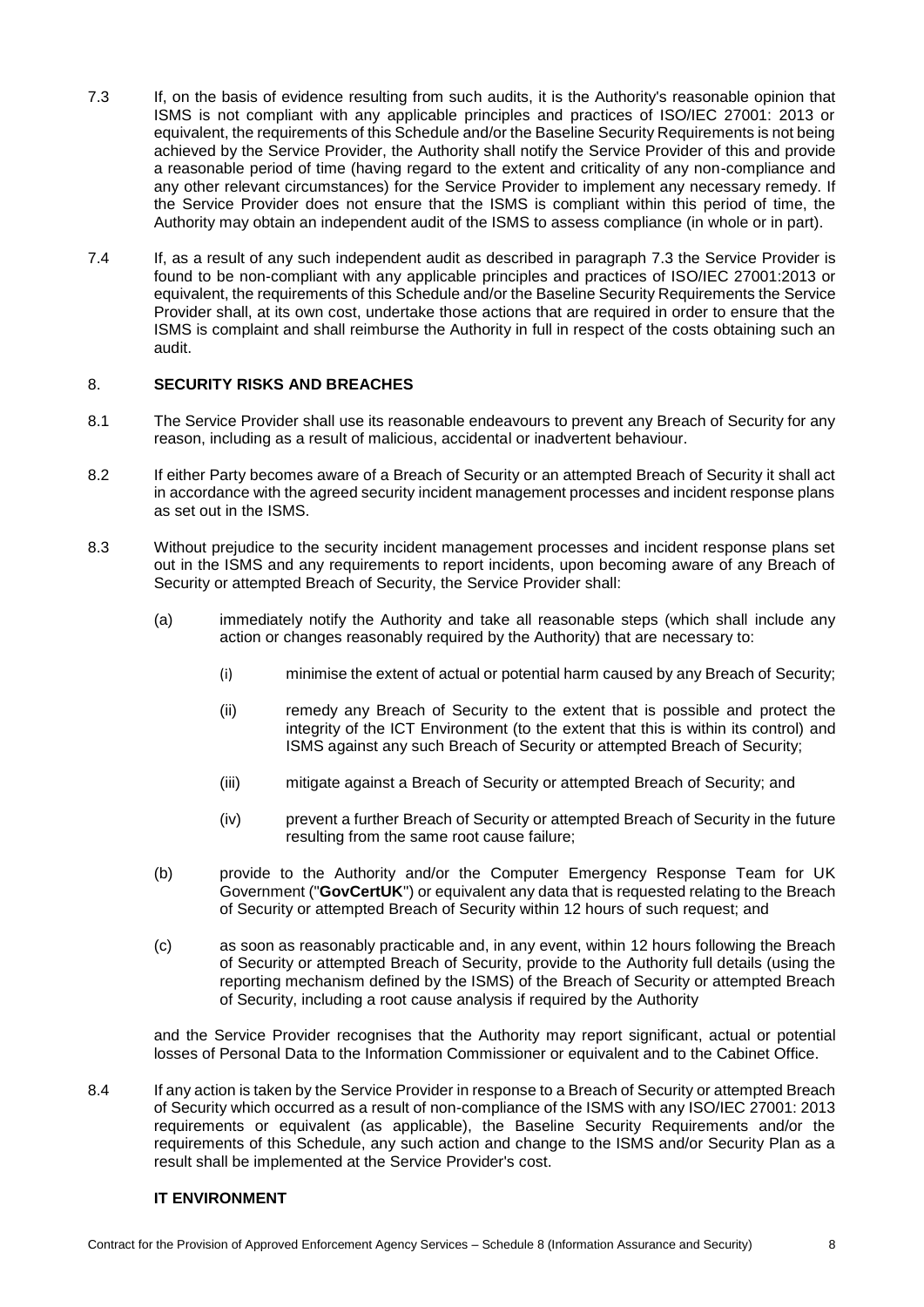- <span id="page-9-0"></span>8.5 The Service Provider shall ensure that the Service Provider IT System:
	- (a) functions in accordance with Good Industry Practice for protecting external connections to the internet;
	- (b) functions in accordance with Good Industry Practice for protection from malicious code;
	- (c) provides controls to securely manage (store and propagate) all cryptographic keys to prevent malicious entities and services gaining access to them, in line with the Authority's Cryptographic Policy as made available to the Service Provider from time to time;
	- (d) is patched (and all of its components are patched) in line with Good Industry Practice, any Authority patching policy currently in effect and notified to the Service Provider and any Service Provider patch policy that is agreed with the Authority; and
	- (e) uses the latest versions of anti-virus definitions, firmware and software available from industry accepted anti-virus software vendors.
- <span id="page-9-1"></span>8.6 Notwithstanding paragraph [8.5,](#page-9-0) if a Breach of Security is detected in the ICT Environment, the Parties shall co-operate to reduce the effect of the Breach of Security and, if the Breach of Security causes loss of operational efficiency or loss or corruption of Information Assets and/or Authority Data, assist each other to mitigate any losses and to recover and restore such Information Assets and Authority Data.
- 8.7 All costs arising out of the actions taken by the Parties in compliance with paragraphs [8.2,](#page-8-1) [8.3](#page-8-2) and [8.6](#page-9-1) shall be borne by:
	- (a) the Service Provider if the Breach of Security originates from the defeat of the Service Provider's security controls or Information Assets and/or Authority Data is lost or corrupted whilst under the control of the Service Provider or its Sub-Contractor; or
	- (b) the Authority if the Breach of Security originates from the defeat of the Authority's security controls or Information Assets and/or Authority Data is lost or corrupted whilst under the control of the Authority,

and each Party shall bear its own costs in all other cases.

## 9. **VULNERABILITIES AND CORRECTIVE ACTION**

- 9.1 The Parties acknowledge that from time to time vulnerabilities in the ICT Environment and ISMS will be discovered which, unless mitigated, will present an unacceptable risk to Information Assets and/or Authority Data.
- 9.2 The severity of any vulnerabilities in the ICT Environment and ISMS shall be categorised by the Service Provider as '*Critical*', '*Important*' and '*Other*' according to the agreed method in the ISMS and using any appropriate vulnerability scoring systems.
- <span id="page-9-3"></span>9.3 Subject to paragraph [9.4,](#page-9-2) the Service Provider shall procure the application of security patches:
	- (a) to vulnerabilities categorised as '*Critical*' within 7 days of public release;
	- (b) to vulnerabilities categorised as '*Important*' within 30 days of public release; and
	- (c) to vulnerabilities categorised as '*Other*' within 60 days of public release,
- <span id="page-9-2"></span>9.4 The timescales for applying patches to vulnerabilities in the Core Information Management System set out in Paragraph 9.3 shall be extended where:
	- (a) the Service Provider can demonstrate that a vulnerability is not exploitable within the context of the Services being provided, including where it resides in a software component which is not being used, provided that, where those vulnerabilities become exploitable, they are remedied by the Service Provider within the timescales in paragraph [9.3;](#page-9-3)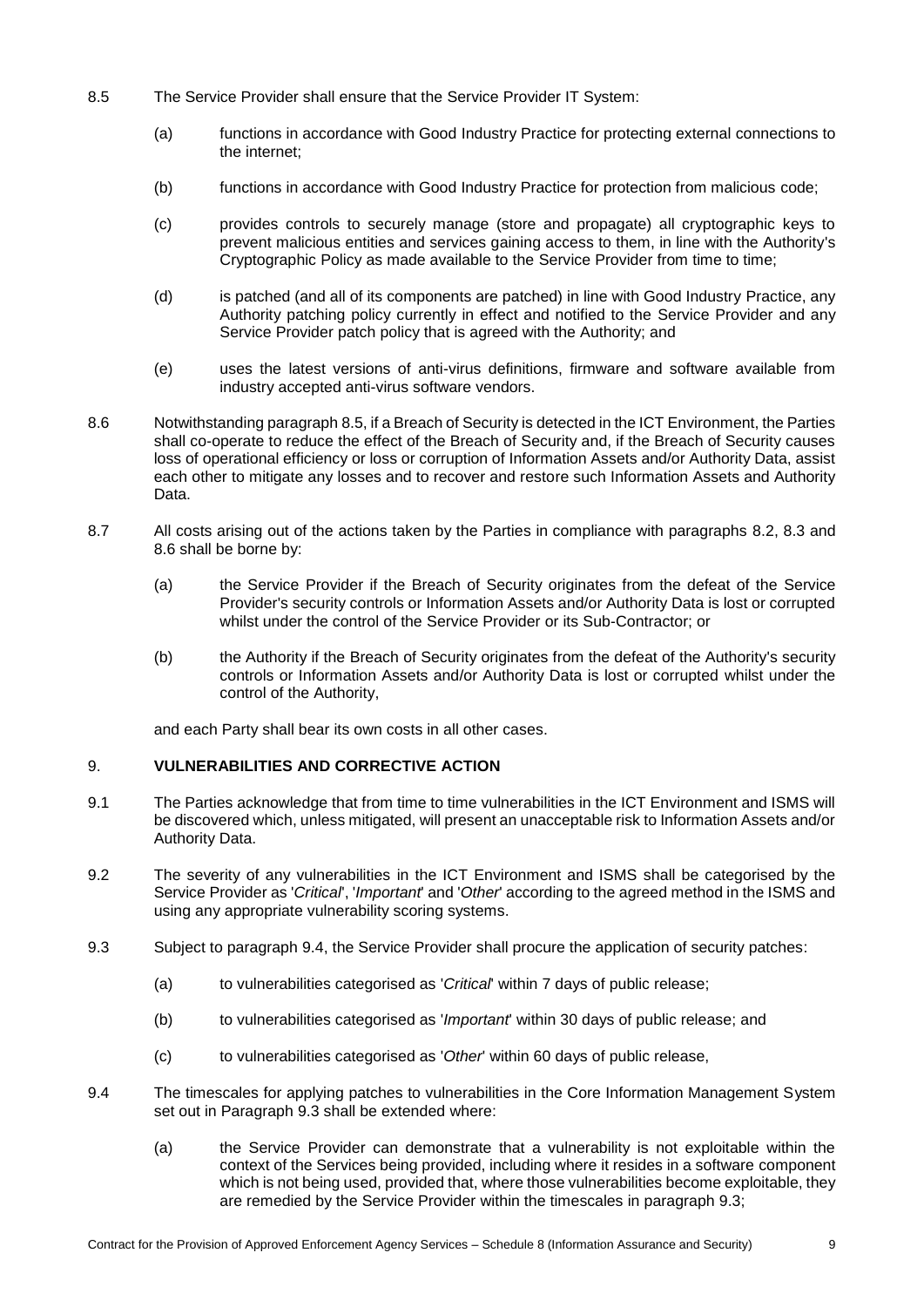- (b) the application of a security patch in respect of a vulnerability categorised as '*Critical*' or '*Important*' adversely affects the Service Provider's ability to deliver the Services, in which case the Service Provider shall be granted an extension to the timescales in paragrap[h 9.3](#page-9-3) of 5 days, provided that the Service Provider continues to follow any security patch test plan agreed with the Authority; or
- (c) the Authority agrees a different timescale after consultation with the Service Provider in accordance with the processes defined in the ISMS.
- 9.5 The ISMS and the Security Plan shall include provision for the Service Provider to upgrade software throughout the Contract Period within 6 months of the release of the latest version unless:
	- (a) upgrading such software reduces the level of mitigation for known threats, vulnerabilities or exploitation techniques, provided always that such software is upgraded by the Service Provider within 12 months of release of the latest version; or
	- (b) otherwise agreed with the Authority in writing.
- 9.6 The Service Provider shall:
	- (a) implement a mechanism for receiving, analysing and acting upon threat information provided by GovCertUK, or any other competent Central Government Body;
	- (b) ensure that the ICT Environment (to the extent that this is within the control of the Service Provider) is monitored to facilitate the detection of anomalous behaviour that would be indicative of system compromise;
	- (c) ensure that it is knowledgeable about the latest trends in threat, vulnerability and exploitation that are relevant to the ICT Environment (to the extent that this is within the control of the Service Provider) by actively monitoring the threat landscape during the Contract Period;
	- (d) pro-actively scan the ICT Environment (to the extent that this is within the control of the Service Provider) for vulnerable components and address discovered vulnerabilities through the processes described in the ISMS;
	- (e) from the Commencement Date and within 5 Working Days following the end of each subsequent month during the Contract Period provide a report to the Authority detailing both patched and outstanding vulnerabilities in the ICT Environment (to the extent that this is within the control of the Service Provider) and any elapsed time between the public release date of patches and either the time of application or, for outstanding vulnerabilities, the time of issue of such report;
	- (f) propose interim mitigation measures in respect of any vulnerabilities in the ICT Environment (to the extent this is within the control of the Service Provider) known to be exploitable where a security patch is not immediately available;
	- (g) remove or disable any extraneous interfaces, services or capabilities that are no longer needed for the provision of the Services (in order to reduce the attack surface of the ICT Environment to the extent this is within the control of the Service Provider); and
	- (h) inform the Authority when it becomes aware of any new threat, vulnerability or exploitation technique that has the potential to affect the security of the IT Environment (to the extent this is within the control of the Service Provider) and provide initial indications of possible mitigations
- 9.7 If the Service Provider is unlikely to be able to mitigate any vulnerability within the timescales in paragraph [9.3,](#page-9-3) the Service Provider shall notify the Authority immediately.
- 9.8 Any failure by the Service Provider to comply with paragraph [9.3](#page-9-3) shall constitute a material Default.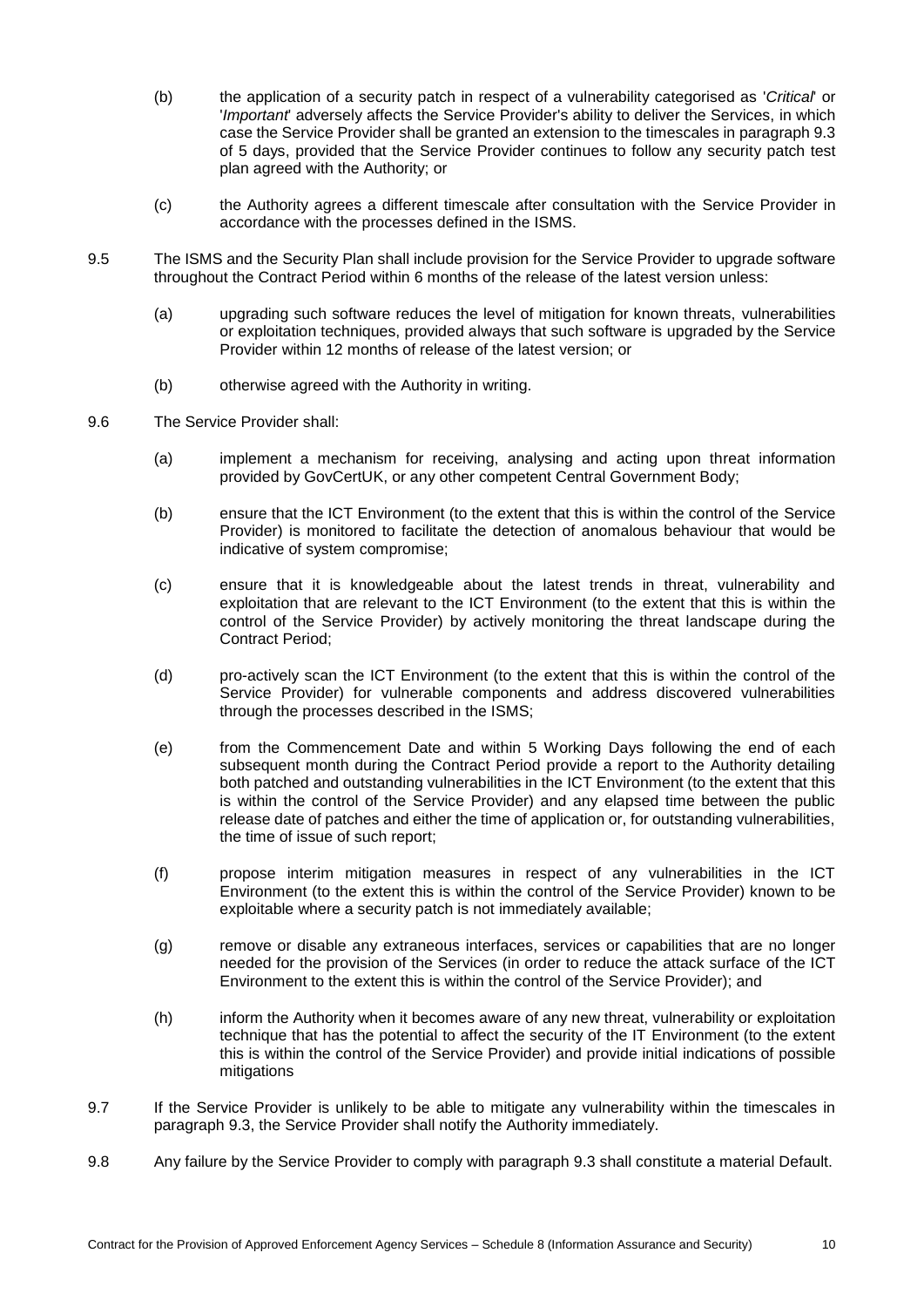# 10. **SUB-CONTRACTS**

10.1 The Service Provider shall ensure that all Sub-Contracts with Sub-Contractors who have access to Information Assets and/or Authority Data contain equivalent provisions in relation to information assurance and security that are no less onerous than those imposed on the Service Provider under the Contract.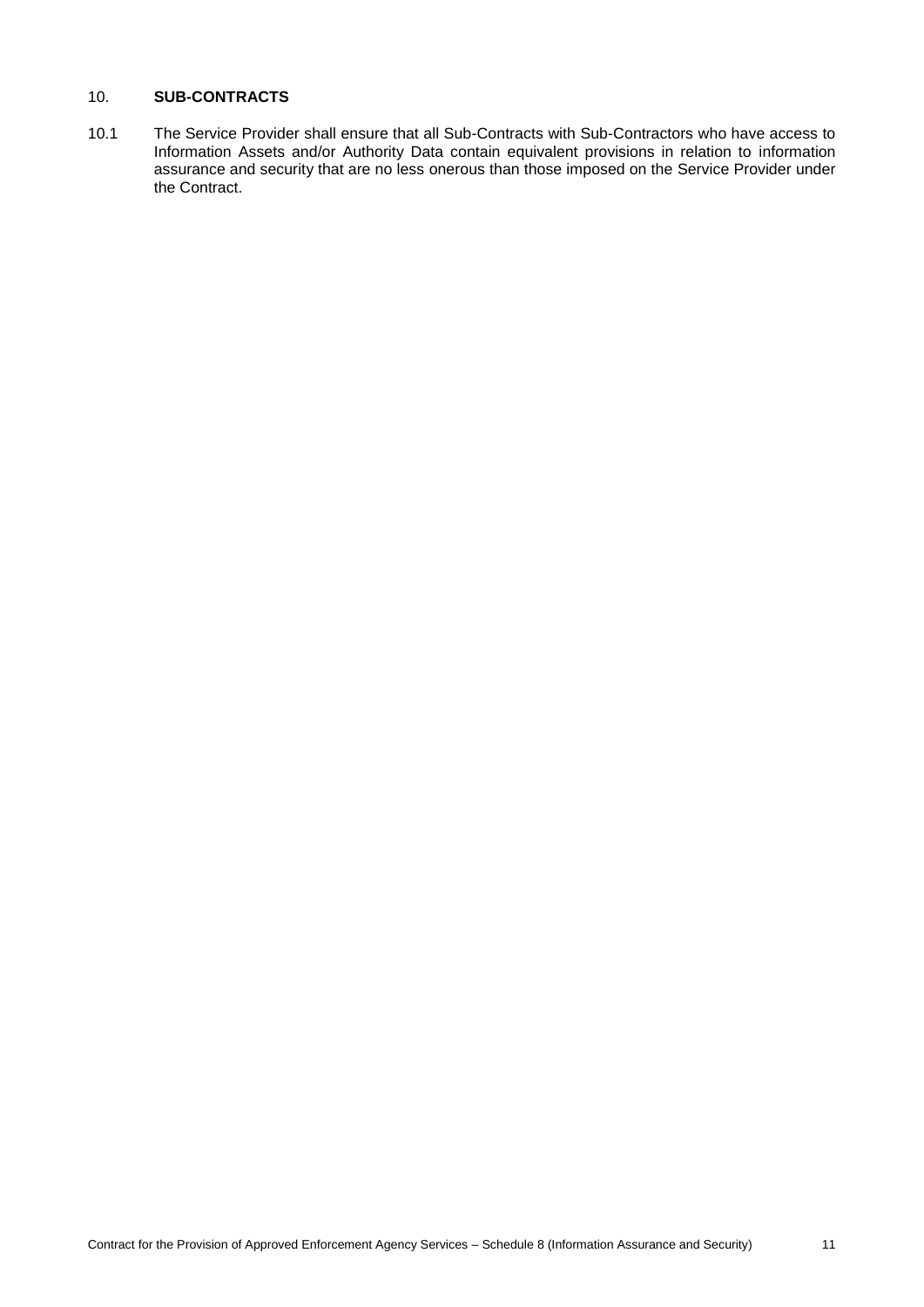#### **ANNEX 1**

### **BASELINE SECURITY REQUIREMENTS**

#### <span id="page-12-0"></span>1. **SECURITY CLASSIFICATIONS AND CONTROLS**

- 1.1 The Service Provider shall, unless otherwise Approved in accordance with paragraph [7.2](#page-15-0) of this Annex [1,](#page-12-0) only have access to and handle Information Assets and Authority Data that are classified under the Government Security Classifications Scheme as OFFICIAL.
- 1.2 There may be a specific requirement for the Service Provider in some instances on a limited 'need to know basis' to have access to and handle Information Assets and Authority Data that are classified as 'OFFICIAL-SENSITIVE'. The Service Provider shall only access and handle such assets and data in accordance with paragraph [7.2](#page-15-0) of [Annex](#page-12-0) 1.
- 1.3 The Service Provider shall apply the minimum security controls required for OFFICIAL information and OFFICIAL-SENSITIVE information as described in Cabinet Office guidance, currently at:

[https://assets.publishing.service.gov.uk/government/uploads/system/uploads/attachment\\_data/file/](https://assets.publishing.service.gov.uk/government/uploads/system/uploads/attachment_data/file/715778/May-2018_Government-Security-Classifications-2.pdf) [715778/May-2018\\_Government-Security-Classifications-2.pdf](https://assets.publishing.service.gov.uk/government/uploads/system/uploads/attachment_data/file/715778/May-2018_Government-Security-Classifications-2.pdf)

as may be updated from time to time.

- 1.4 The Service Provider shall be able to demonstrate to the Authority and any accreditor that it has taken into account the "Technical Controls Summary" for OFFICIAL (in the above guidance) in designing and implementing the security controls in the Service Provider IT System, which shall be subject to assurance and accreditation to Government standards.
- 1.5 Additional controls may be required by the Authority and any accreditor where there are aspects of data aggregation.

## 2. **END USER DEVICES**

- 2.1 The Service Provider shall, wherever possible, hold and access Authority Data on paper or in the ICT Environment on secure premises and not on removable media (including laptops, removable discs, CD-ROMs, USB memory sticks, PDAs and media card formats) unless Approval has been obtained to hold and access data by other means. If Approval is sought to hold and access data by other means, the Service Provider shall consider the second-best option and third best option below and record the reasons why a particular approach should be adopted when seeking Approval:
	- (a) second best option means: secure remote access so that data can be viewed or amended over the internet without being permanently stored on the remote device, using products meeting the FIPS 140-2 standard or equivalent, unless otherwise Approved;
	- (b) third best option means: secure transfer of Authority Data to a remote device at a secure site on which it will be permanently stored, in which case the Authority Data and any links to it shall be protected at least to the FIPS 140-2 standard or equivalent, unless otherwise Approved, and noting that protectively marked Authority Data must not be stored on privately owned devices unless they are protected in this way.
- 2.2 The right to transfer Authority Data to a remote device should be carefully considered and strictly limited to ensure that it is only provided where absolutely necessary and shall be subject to monitoring by the Service Provider and Authority.
- 2.3 Unless otherwise Approved, when Authority Data resides on a mobile, removable or physically uncontrolled device, it shall be:
	- (a) the minimum amount that is necessary to achieve the intended purpose and should be anonymised if possible;
	- (b) stored in an encrypted form meeting the FIPS 140-2 standard or equivalent and using a product or system component which has been formally assured through a recognised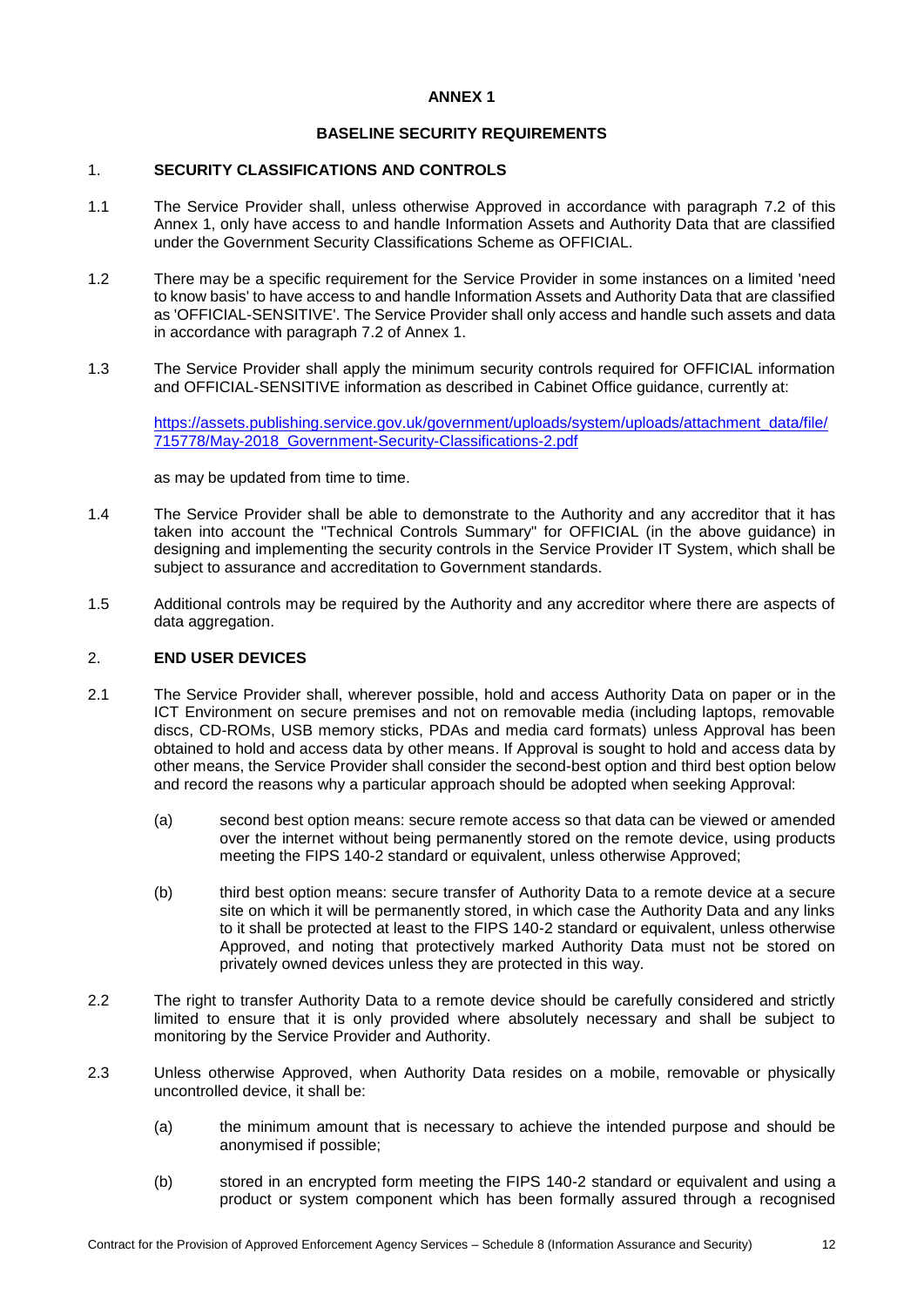certification process of CESG to at least Foundation Grade, for example, under the CESG Commercial Product Assurance scheme ("**CPA**") or equivalent, unless otherwise Approved;

- (c) protected by an authentication mechanism, such as a password; and
- (d) have up to date software patches, anti-virus software and other applicable security controls to meet the requirements of this Schedule.
- 2.4 Devices used to access or manage Authority Data shall be under the management authority of the Service Provider and have a minimum set of security policy configurations enforced. Unless otherwise Approved, all Service Provider devices shall satisfy the security requirements set out in<br>the CESG End User Devices Platform Security Guidance ("CESG Guidance") the CESG End User Devices Platform Security Guidance ("**CESG Guidance**") [\(https://www.gov.uk/government/collections/end-user-devices-security-guidance--2\)](https://www.gov.uk/government/collections/end-user-devices-security-guidance--2) or equivalent.
- 2.5 Where the CESG Guidance highlights shortcomings in a particular platform the Service Provider may wish to use, then these should be discussed with the Authority and a joint decision shall be taken on whether the residual risks are acceptable. If the Service Provider wishes to deviate from the CESG Guidance, this should be agreed in writing with the Authority on a case by case basis.

## 3. **DATA STORAGE, PROCESSING, MANAGEMENT, TRANSFER AND DESTRUCTION**

- 3.1 The Parties recognise the need for Authority Data to be safeguarded and for compliance with the Data Protection Laws. To that end, the Service Provider shall inform the Authority the location within the United Kingdom where Authority Data is stored, processed and managed. The import and export of Authority Data from the Service Provider IT System must be strictly controlled and recorded.
- 3.2 The Service Provider shall inform the Authority of any changes to the location within the United Kingdom where Authority Data is stored, processed and managed and shall not transmit, store, process or manage Authority Data outside of the United Kingdom without Approval which shall not be unreasonably withheld or delayed provided that the transmission, storage, processing and management of Authority Data offshore is within:
	- (a) the European Economic Area ("**EEA**"); or
	- (b) another country or territory outside the EEA if that country or territory ensures an adequate level of protection by reason of its domestic law or of the international commitments it has entered into which have been defined as adequate by the European Commission.
- 3.3 The Service Provider IT System shall support the requirement of the Authority to comply with Government policy and Cabinet Office guidance on Offshoring, currently set out at:

<https://ogsirooffshoring.zendesk.com/hc/en-us/articles/203107991-HMG-sOffshoring-Policy>

by assessing, as required, any additional security risks associated with the storage, processing and/or transmission of any data and/or information offshore, including by an offshore Service Provider (which may include the use of 'landed resources'), taking account of European Union requirements to confirm the 'adequacy' of protection of Personal Data in the countries where storage, processing and/or transmission occurs. No element of the Service Provider IT System may be offshored without Approval.

- 3.4 The Service Provider shall ensure that the Service Provider IT System provides internal processing controls between security domains to prevent the unauthorised high domain exporting of Authority Data to the low domain if there is a requirement to pass data between different security domains.
- 3.5 The Service Provider shall ensure that any electronic transfer of Authority Data:
	- (a) protects the confidentiality of the Authority data during transfer through encryption suitable for the impact level of the data;
	- (b) maintains the integrity of the Authority Data during both transfer and loading into the receiving system through suitable technical controls for the impact level of the data; and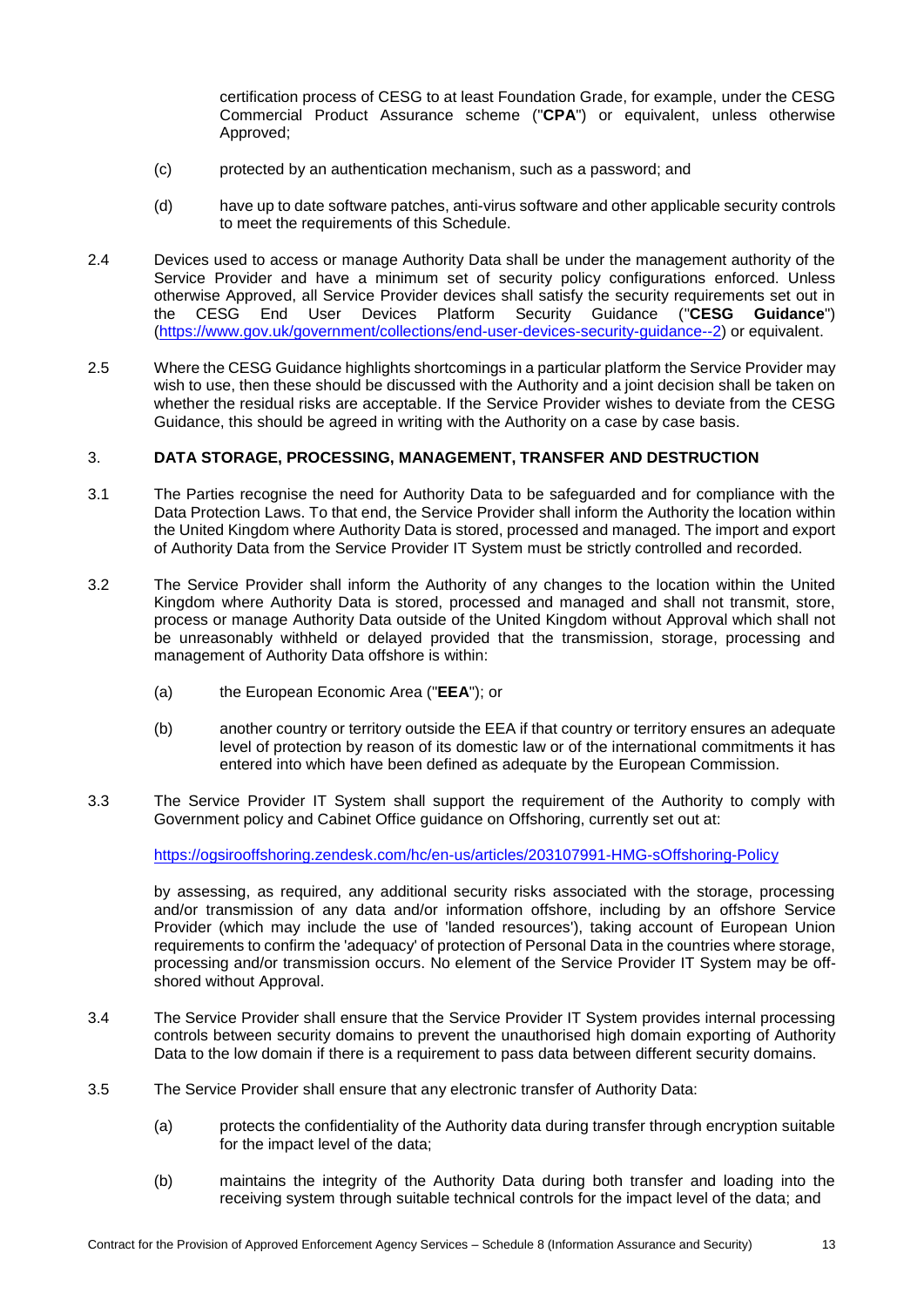- (c) prevents the repudiation of receipt through accounting and auditing.
- 3.6 The Service Provider shall:
	- (a) protect Authority Data, including sensitive Personal Data, whose release or loss could cause harm or distress to individuals and ensure that this is handled as if it were confidential while it is stored and/or processed;
	- (b) ensure that any OFFICIAL-SENSITIVE information, including sensitive Personal Data is encrypted in transit and when at rest when stored away from the Service Provider's controlled environment;
	- (c) on demand, provide the Authority with all Authority Data in an agreed open format;
	- (d) have documented processes to guarantee availability of Authority Data if it ceases to trade;
	- (e) securely destroy all media that has held Authority Data at the end of life of that media in accordance with any requirements in the Contract and, in the absence of any such requirements, in accordance with Good Industry Practice;
	- (f) securely erase any or all Authority Data held by the Service Provider when requested to do so by the Authority;
	- (g) ensure that all material used for storage of Confidential Information is subject to controlled disposal and the Service Provider shall:
		- (i) destroy paper records containing protected Personal Data by incineration, pulping or shredding so that reconstruction is unlikely; and
		- (ii) dispose of electronic media that has been used for the processing or storage of protected Personal Data through secure destruction, overwriting, erasure or degaussing for re-use.

## 4. **NETWORKING**

- 4.1 Any Authority Data transmitted over any public network (including the Internet, mobile networks or un-protected enterprise network) or to a mobile device shall be encrypted using a product or system component which has been formally assured through a certification process recognised by CESG, to at least Foundation Grade, for example, under CPA or through the use of Public Sector Network ("**PSN**") compliant encrypted networking services or equivalent unless none are available in which case the Service Provider shall agree the solution with the Authority.
- 4.2 The Authority requires that the configuration and use of all networking equipment in relation to the provision of the Services, including equipment that is located in secure physical locations, is at least compliant with Good Industry Practice.
- 4.3 The Service Provider shall ensure that the ICT Environment (to the extent this is within the control of the Service Provider) contains controls to maintain separation between the PSN and internet connections if used.

## 5. **SECURITY ARCHITECTURES**

- 5.1 When designing and configuring the ICT Environment (to the extent that this is within the control of the Service Provider) the Service Provider shall follow Good Industry Practice and seek guidance from recognised security professionals with the appropriate skills and/or those with a CESG Certified<br>-Professional certification (http://www.cesq.gov.uk/awarenesstraining/IA Professional certification [\(http://www.cesg.gov.uk/awarenesstraining/IA](http://www.cesg.gov.uk/awarenesstraining/IA-certification/Pages/index.aspx)[certification/Pages/index.aspx\)](http://www.cesg.gov.uk/awarenesstraining/IA-certification/Pages/index.aspx) or equivalent for all bespoke or complex components.
- 5.2 The Service Provider shall provide to the Authority and any accreditor sufficient design documentation detailing the security architecture of the ICT Environment and data transfer mechanism to support the Authority's and any accreditor's assurance that this is appropriate, secure and compliant with the Authority's requirements.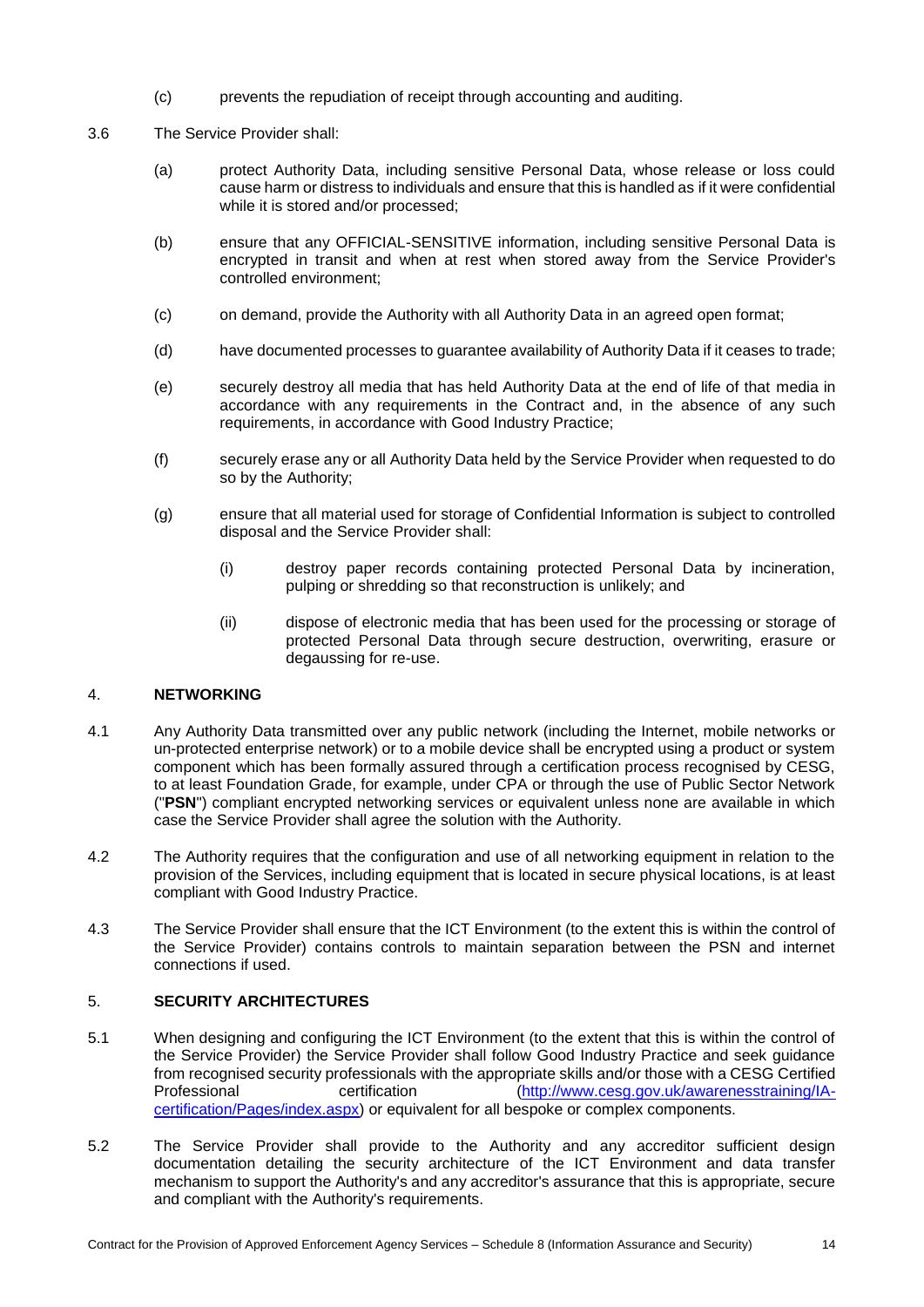5.3 The Service Provider shall apply the '*principle of least privilege*' (the practice of limiting systems, processes and user access to the minimum possible level) to the design and configuration of the Service Provider ICT System and Environment used for the storage, processing and management of Authority Data. Users of the Service Provider ICT System must only be granted the minimum necessary permissions to access Information Assets and Authority Data and must be automatically logged out of the Service Provider IT System if an account or session is inactive for more than 15 minutes.

## 6. **DIGITAL CONTINUITY**

The Service Provider shall ensure that each Information Asset is held in an appropriate format that is capable of being updated from time to time to enable the Information Asset to be retrieved, accessed, used and transferred to the Authority.

# 7. **PERSONNEL VETTING AND SECURITY**

- 7.1 All Staff shall be subject to pre-employment checks that include, as a minimum, their employment history for at least the last 3 years, identity, unspent criminal convictions and right to work (including nationality and immigration status) and shall be vetted in accordance with the BPSS or BS7858 or equivalent.
- <span id="page-15-0"></span>7.2 If the Authority agrees that it is necessary for any Staff to have logical or physical access to Information Assets and/or Authority Data classified at a higher level than OFFICIAL (such as that requiring '*SC*' clearance), the Service Provider shall obtain the specific government clearances that are required for access to such Information Assets and/or Authority Data.
- 7.3 The Service Provider shall prevent Staff who are unable to obtain the required security clearances from accessing Information Assets and/or Authority Data and/or the ICT Environment used to store, process and/or manage such Information Assets or Authority Data.
- 7.4 The Service Provider shall procure that all Staff comply with the Security Policy Framework and principles, obligations and policy priorities stated therein, including requirements to manage and report all security risks in relation to the provision of the Services.
- 7.5 The Service Provider shall ensure that Staff who can access Information Assets and/or Authority Data and/or the ICT Environment are aware of their responsibilities when handling such information and data and undergo regular training on secure information management principles. Unless otherwise Approved, this training must be undertaken annually.
- 7.6 If the Service Provider grants Staff access to Information Assets and/or Authority Data, those individuals shall be granted only such levels of access and permissions that are necessary for them to carry out their duties. Once Staff no longer require such levels of access or permissions or leave the organisation, their access rights shall be changed or revoked (as applicable) within one Working Day.

## 8. **IDENTITY, AUTHENTICATION AND ACCESS CONTROL**

- 8.1 The Service Provider shall operate a robust role-based access control regime, including network controls, to ensure all users and administrators of and those maintaining the ICT Environment are uniquely identified and authenticated when accessing or administering the ICT Environment to prevent unauthorised users from gaining access to Information Assets and/or Authority Data. Applying the '*principle of least privilege'*, users and administrators and those responsible for maintenance shall be allowed access only to those parts of the ICT Environment they require. The Service Provider shall retain an audit record of accesses and users and disclose this to the Authority upon request.
- 8.2 The Service Provider shall ensure that Staff who use the Authority System actively confirm annually their acceptance of the Authority's acceptable use policy.

## 9. **PHYSICAL MEDIA**

9.1 The Service Provider shall ensure that: